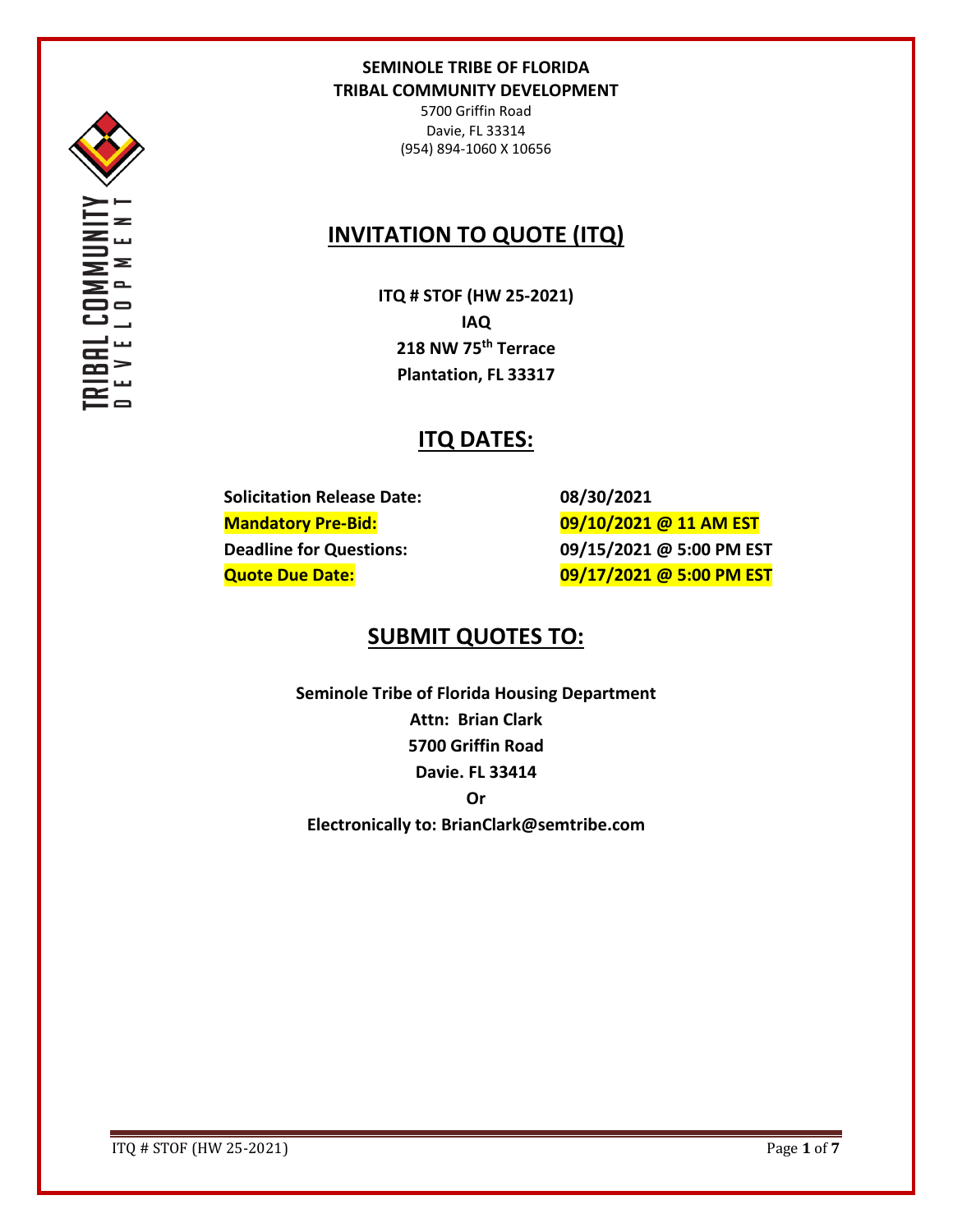5700 Griffin Road Davie, FL 33314 (954) 894-1060 X 10656

## **SECTION 1: INTRODUCTION AND INSTRUCTIONS**

#### **1.0 INTRODUCTION**

This ITQ provides prospective firms with sufficient information to enable them to prepare and submit quotes to the Seminole Tribe of Florida Housing Department (STOFHD) for The STOFHD is initiating this competitive ITQ to qualified Vendors who are in the business of providing General Contractor Services, capable of completing numerous job functions/services in a timely manner and therefore, seeks to enter into an Agreement with that Vendor.

#### **1.1 INSTRUCTIONS**

This Invitation To Quote (ITQ) contains the instructions governing the quotes to be submitted and the material to be included therein; as well as any mandatory requirements that must be met to be eligible for consideration. All requests for clarification and/or any additional questions regarding this ITQ must be submitted via email to:brianclark@semtribe.com

Seminole Tribe of Florida Housing Department

 ATTN: **Brian Clark 5700 Griffin Road Davie, FL 33314**

A mandatory pre-bid meeting at the home is scheduled for **09/10/2021 @ 11 AM EST**

**Only those emailed or sealed quotes received in the Hollywood Housing Department office on or before the Due Date and time will be eligible for consideration. Any quote received after the Due Date and time, regardless of the method of delivery, will be discarded**.

The STOFHD hereby notifies all bidders that if your quote is selected, you will be required to enter into a formal contract with the Seminole Tribe of Florida for the services you are bidding. You will also be required to meet all company vendor, insurance and certification requirements.

The STOFHD reserves the right to reject any or all quotes, to waive formalities or informalities, and to award contract, either in whole or in part. The right is also reserved to select minority vendors and/or vendors with tribal member ownership.

All quotes submitted become the property of STOFHD upon receipt.

ITQ # STOF (HW 25-2021) Page **2** of **7**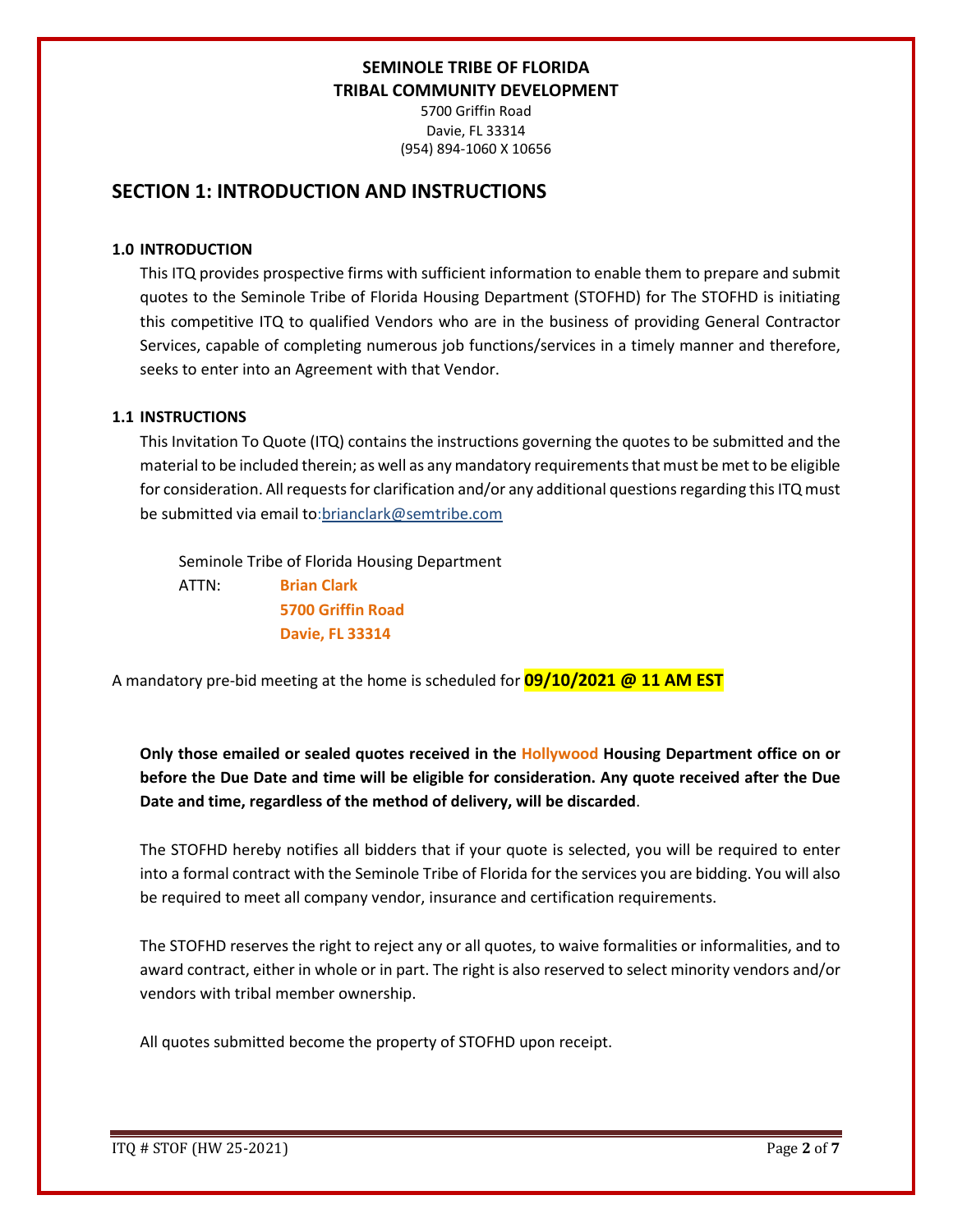5700 Griffin Road Davie, FL 33314 (954) 894-1060 X 10656

## **SECTION 2: GENERAL REQUIREMENTS**

#### **2.0 OBJECTIVE**

The objective of this ITQ is to provide sufficient information to enable qualified Respondents to submit written quotes. This ITQ is neither a contractual offer nor a commitment to purchase any products or services. All information contained in the quote must be legible. Any and all corrections and or erasures must be initialed. **Each quote shall be signed in ink by an authorized representative of the respondent**. The contents of the quote submitted by the successful respondent of the ITQ may become part of the contract awarded as a result of this solicitation.

#### **2.1 SCOPE OF WORK (SOW)**

The Scope-of-Work ("SOW") contained in the Attachments describes the services expected for a Contractor to provide the STOFHD. Respondent must ensure that all such services contained in the SOW are provided for in every particular and shall meet or exceed the level of quality, availability, features, functionality, frequency, accuracy, and performance.

The silence of specifications or requirements as to any detail contained in this document or any of the attachments or exhibits, or the apparent omission from any specifications or requirements, or a detailed description concerning any point, shall be regarded as meaning that only the best commercial practices shall prevail and that only material and workmanship of the finest quality are to be used. All interpretations of the Scope of Work shall be made on the basis of this statement.

#### **2.3 NOTIFICATION**

Each respondent submitting a quote in response to this ITQ will be notified by email as to acceptance or rejection of their quote. Release of notification email should be within sixty (60) days of the quote submission date. STOFHD reserves the right to delay this action if it is deemed to be in the best interests of STOFHD.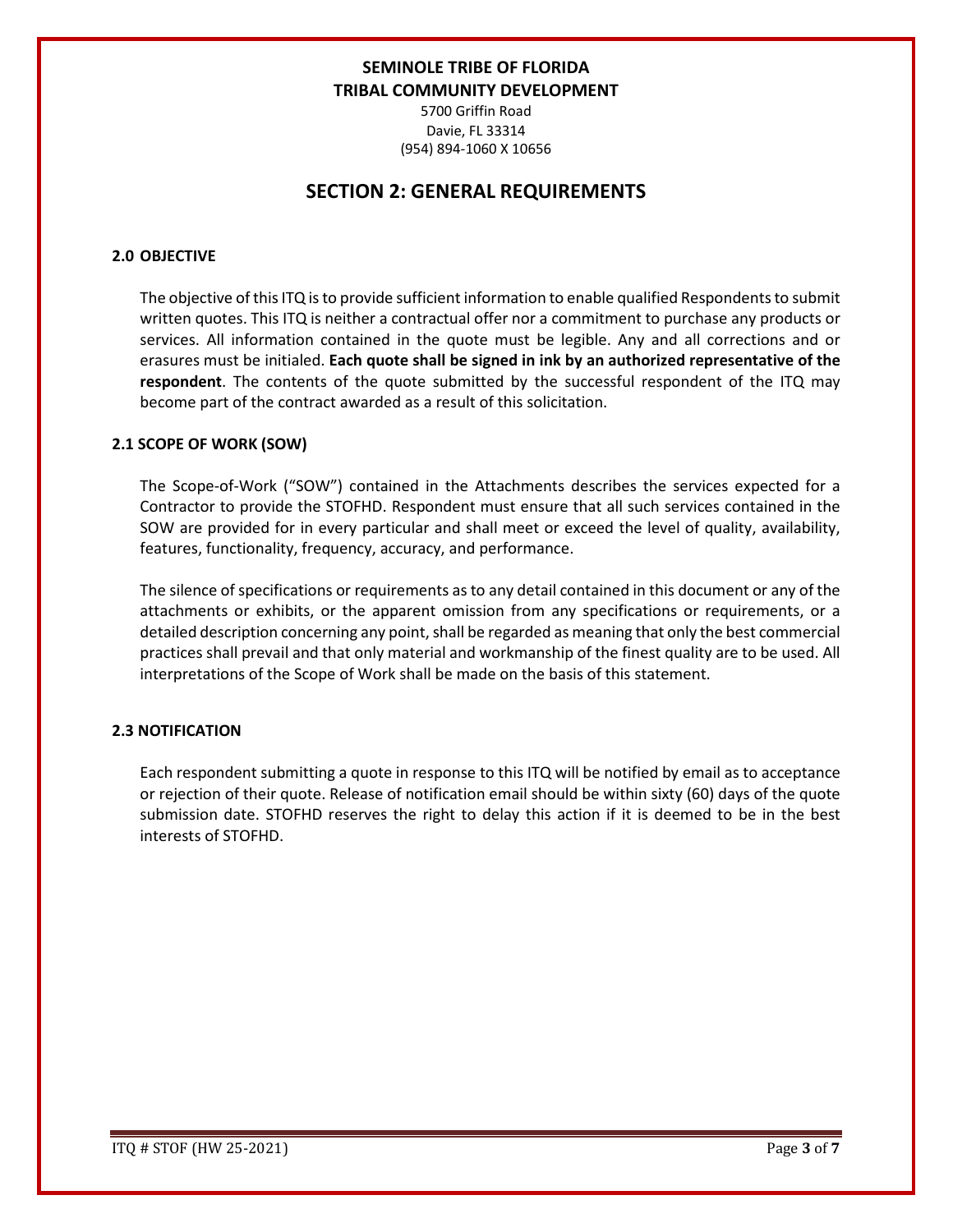5700 Griffin Road Davie, FL 33314 (954) 894-1060 X 10656

# **Housing Standardized Request for Repairs/Construction**

#### **Bathroom:**

- All wood cabinets are required at all times, when like for like is stated if current cabinet is particle board, include in the bid the price to replace with all wood
- Dur-rock on walls in the shower or tub area
	- o All joints, corners and around windows must be sealed with red guard
	- o Extend the Dur-rock 2' on all sides beyond the shower or tub
- Shower floor mortar bed, no foam or any other products should be used
	- o Minimum 2-4% pre-slope
- Liner should be water tested for 24 hours
	- o Minimum 6 inches
- All floor tile should be slip/skid resistant
- Shower floor tile should be a maximum of 2x2 mesh
- Provide backing for all walls inside tub/shower area between 32" and 38"
- Faucets should be Kohler or Delta
- From shower diverter to shower head piping must be copper tubing and copper fittings o Secure the diverter and pipe fittings securely
- When tiling the walls extend 2 feet passed the shower or tub
- ADA bathroom the entire bathroom must be tile a minimum of 4 feet
- All toilets must be Kohler highline
- All exhaust must be vented through the roof or soffit
	- o The exhaust fan and light for the bathroom must be on the same switch
- All paint must be high gloss

#### **Kitchen:**

- All wood cabinets are required at all times, when like for like is stated if current cabinet is particle board, include in the bid the price to replace with all wood.
- All sinks should be deep double drop in sinks
- Faucets should be Delta with a pull out spray hose
- Moisture resistant (purple) drywall
- Cabinet screws should be a minimum of  $2\frac{1}{2}$  inches
	- o Efforts should be made to find a stud
- If drywall is removed from floor to ceiling, blocking must be provided for upper and lower cabinets
- All microwave and kitchen hoods must be exhausted outside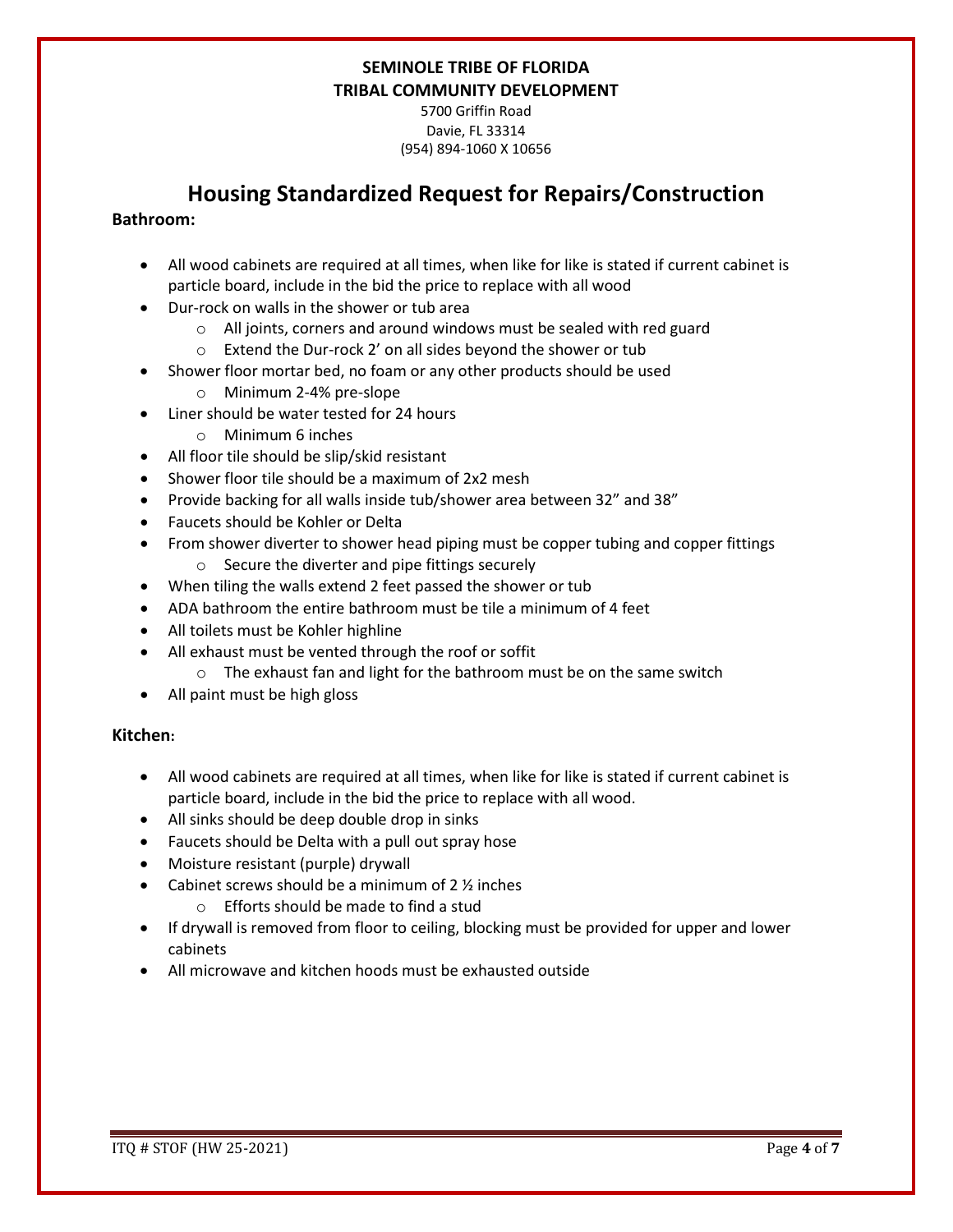5700 Griffin Road Davie, FL 33314 (954) 894-1060 X 10656

#### **Mechanical/HVAC:**

- All AC units must be installed on a metal stand with a secondary pan and connect float switch
- A primary float switch must be installed and connected
- When replacing duct work all joints and seams must be taped and mastic
- All new HVAC units must be a minimum of 16 seer
- All flexible ducts must be a minimum of R8 R-value
- All disconnects should be the pull type non-fuse
- Rheem, Goodman, Night and Day units preferred
- Caulk around all AC vents
- Keyed lockout caps must be on all units

#### **Water Heaters:**

- GE brand, replaced like for like gallon size
- Drain pan required
- TRV piped to the outside
- All water heaters should have a separate shut off switch
- New code required Energy conservation code chapter 4
- Heat traps are mandatory

#### **General Notes:**

- Schedules must be submitted with all bids and updated any time there is a change
- Contractors are expected to work Monday-Friday, 8:00am-5:00pm unless otherwise specified by the project manager
- When installing new drywall in bedroom, living room etc., backing must be provided for TV's being mounted on the wall
- Place a chase and an outlet at the same area where backing is located
- Seal all recess lighting, caulk the lights to the ceiling
- Caulk around all exterior lights
- All exterior light fixtures must be LED
- Any penetration that are made through the wall to the exterior must be caulked or sealed
- Any new gutters must have leaf guard
- Any roof repairs/replacement must follow Miami-Dade standards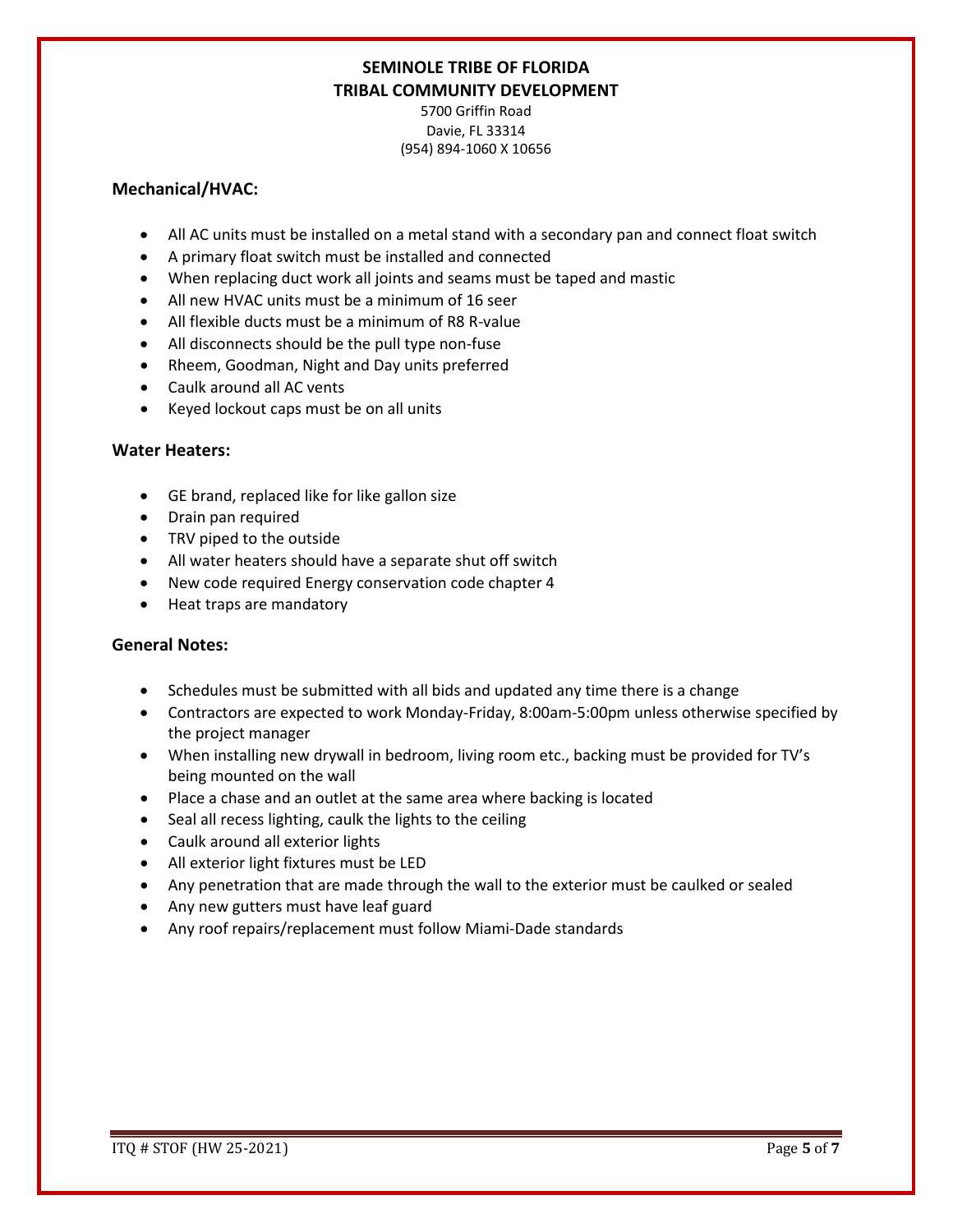5700 Griffin Road Davie, FL 33314 (954) 894-1060 X 10656

# **Scope of Work IAQ**

- Supply all labor and materials.
- All work performed shall be as per code(s).
- Place drop cloths, wall curtains, etc. to protect existing finishes, equipment, furniture, etc.
- **Schedule of Values and proposed Schedule shall be submitted with proposals.**
- Supply all drawings/prints and any other documentation needed by the Building Department.
- Clean up jobsite daily and before the final inspection of the completed job.
- Contact Housing Department for final inspection, prior to leaving the jobsite.

# **IAQ**

The Seminole Tribe of Florida (STOF) Housing Department is currently accepting bids from Florida Licensed Contractors for IAQ project located at 218 NW 75<sup>th</sup> Terrace, Plantation, FL 33317

### **General**

- Set up containment area.
- Place an Air Scrubber inside the contained work area and run continually until the mold remediation portion of the project has been completed.

#### **Master Bathroom**

- Remove entire shower assembly and toilet and all tile in shower
- Remove Lower 4' of shower drywall
- Remove 2' drywall from behind shower to around other side of toilet.
- Clean and sanitize all framing materials. Replace if needed.
- Replace Shower pan
- Replace Diverter
- Replace Durock, Drywall and Baseboards, match existing texture, prime and paint to match surrounding area.
- Replace Toilet
- Replace Tile on shower floors and walls
- Install New Shower Glass Enclosure

ITQ # STOF (HW 25-2021) Page **6** of **7**